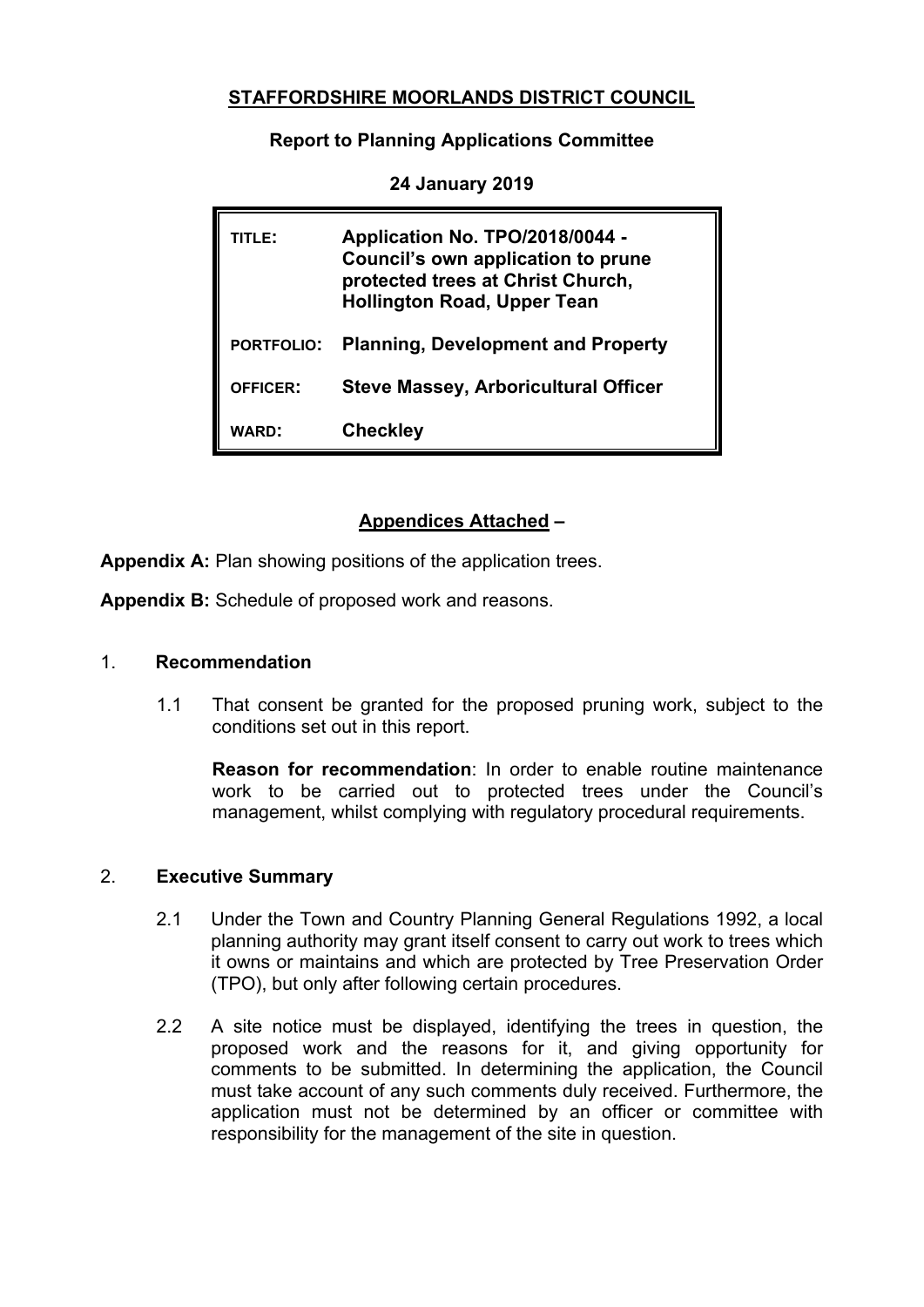- 2.3 To comply with these requirements, this Council has previously established procedures whereby such applications are reported to the Planning Applications Committee for determination, as this committee has no executive land management function and is also familiar with dealing with TPO applications.
- 2.4 Christ Church at Upper Tean is a closed churchyard maintained by this Council. The majority of the established trees are protected as individual trees under TPO No. SM.18, and the whole site lies within the Upper Tean Conservation Area.
- 2.5 The trees which are the subject of this application are identified on the plan at Appendix A to this report, and the proposed work is set out in detail in the schedule at Appendix B. In summary, this work mostly comprises minor crown lifting to several trees (removal of lower secondary branches) in order to maintain unobstructed access over the churchyard and to address or avoid encroachment onto headstones. In addition some minor side pruning is proposed to one tree (T42) in order to maintain clearance from the west window of the church.
- 2.6 The most significant element comprises the proposed 40 50% height and spread reduction of two Irish Yews (T 43 and T45) framing the main door of the church. These trees are becoming overly dominant, and the Vicar has requested that work be carried out to address this, in order to open up views of/from the main door and make the church more welcoming. Whilst initially such work would appear somewhat abrupt, Yews regenerate well and the trees would be expected to "green up" after which they could be maintained at more compact size in the future.
- 2.7 A site notice has been displayed. No comments about the application have been received.
- 2.8 It is considered that the proposed work is appropriate and in accordance with the Council's adopted Tree Strategy. Being of a relatively minor nature and extent, it would not be detrimental to the amenity value of the trees, the setting of the church nor the character of the Conservation Area. It is recommended that consent be granted subject to the following standard conditions:
	- (1) The consent be valid for a period of 2 years from the date of the decision notice; and
	- (2) The approved work shall be carried out in accordance with British Standard 3998:2010 *Tree Work – Recommendations*.

### 4. **Implications**

- 4.1 Community Safety (Crime Nil. and Disorder Act 1998)
- 4.2 Employees Nil.